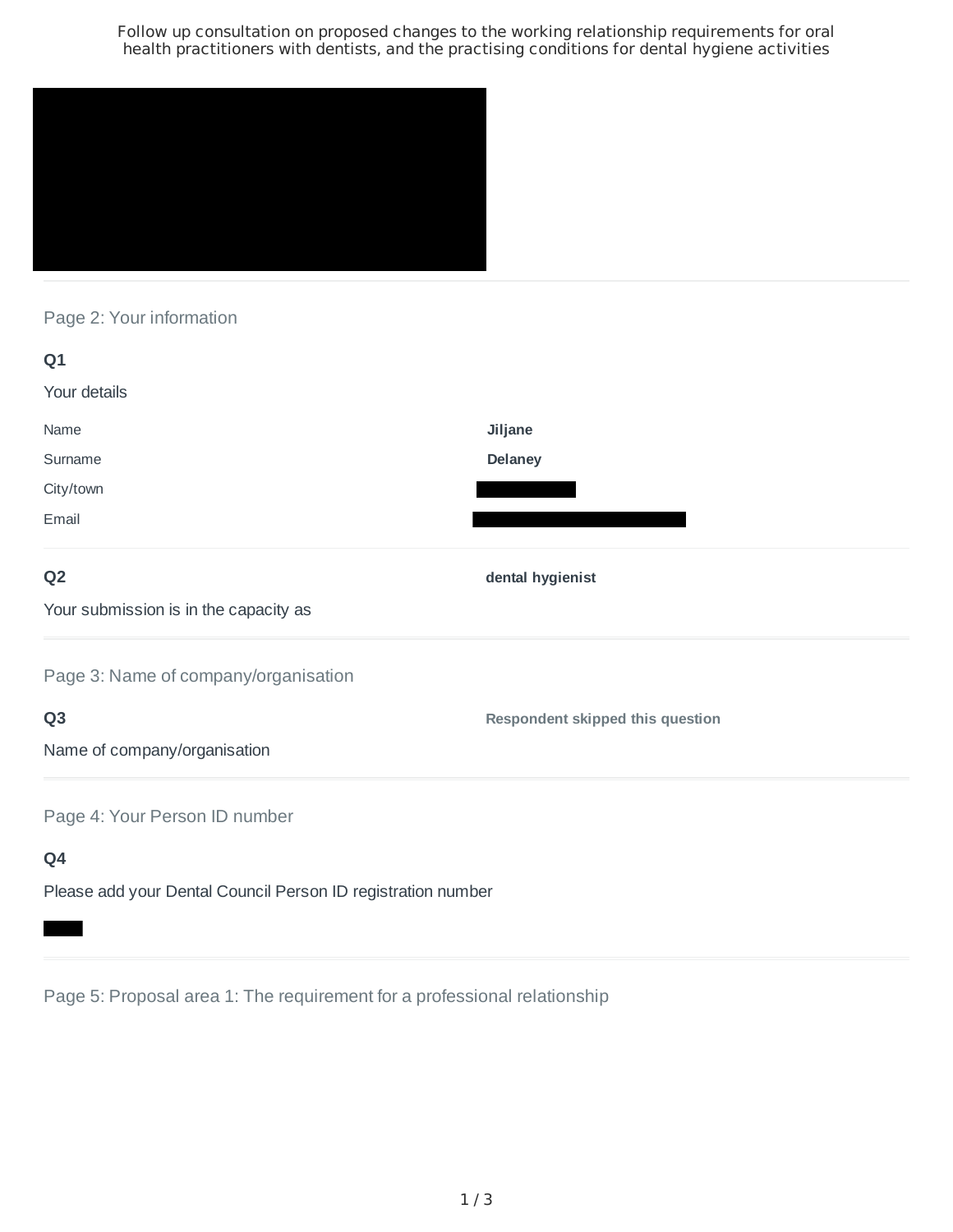Follow up consultation on proposed changes to the working relationship requirements for oral health practitioners with dentists, and the practising conditions for dental hygiene activities

# **Q5**

**Agree**

Do you agree/disagree with the proposal to remove the mandated requirement for a professional relationship (dental therapy), working relationship (dental hygiene, orthodontic auxiliary practice), and a consultative professional relationship (oral health therapy) from the respective scopes of practice. Please detail why.

# **Q6**

Please provide comments to support your response.

The guidelines are already in the standards framework and do not need to be listed in another document, creating more work for the DCNZ and practitioners.

Page 6: Proposal area 1: The requirement for a professional relationship

# **Q7**

**Agree**

**Agree**

Do you agree/disagree to remove references to working/professional/consultative professional relationships from the dental therapy, dental hygiene, orthodontic auxiliary practice, oral health therapy, dental technology and clinical dental technology scopes of practice? (as detailed in Appendices  $A - F$ ). Please detail why.

### **Q8**

Please provide comments to support your response.

Clinicians in these fields already work as a team with a collaborative approach.

Page 8: Proposal area 2: Practising conditions for dental hygiene activities

### **Q9**

Do you agree/disagree with the removal of the requirement for direct clinical supervision for administration of local anaesthetic and prescription preventive agents? Please detail why.

# **Q10**

Please provide comments to support your response.

The training received to administer local anaesthetic is accepted without the need for supervision of any kind for Oral Health Therapists and so we should have the same criteria applied.